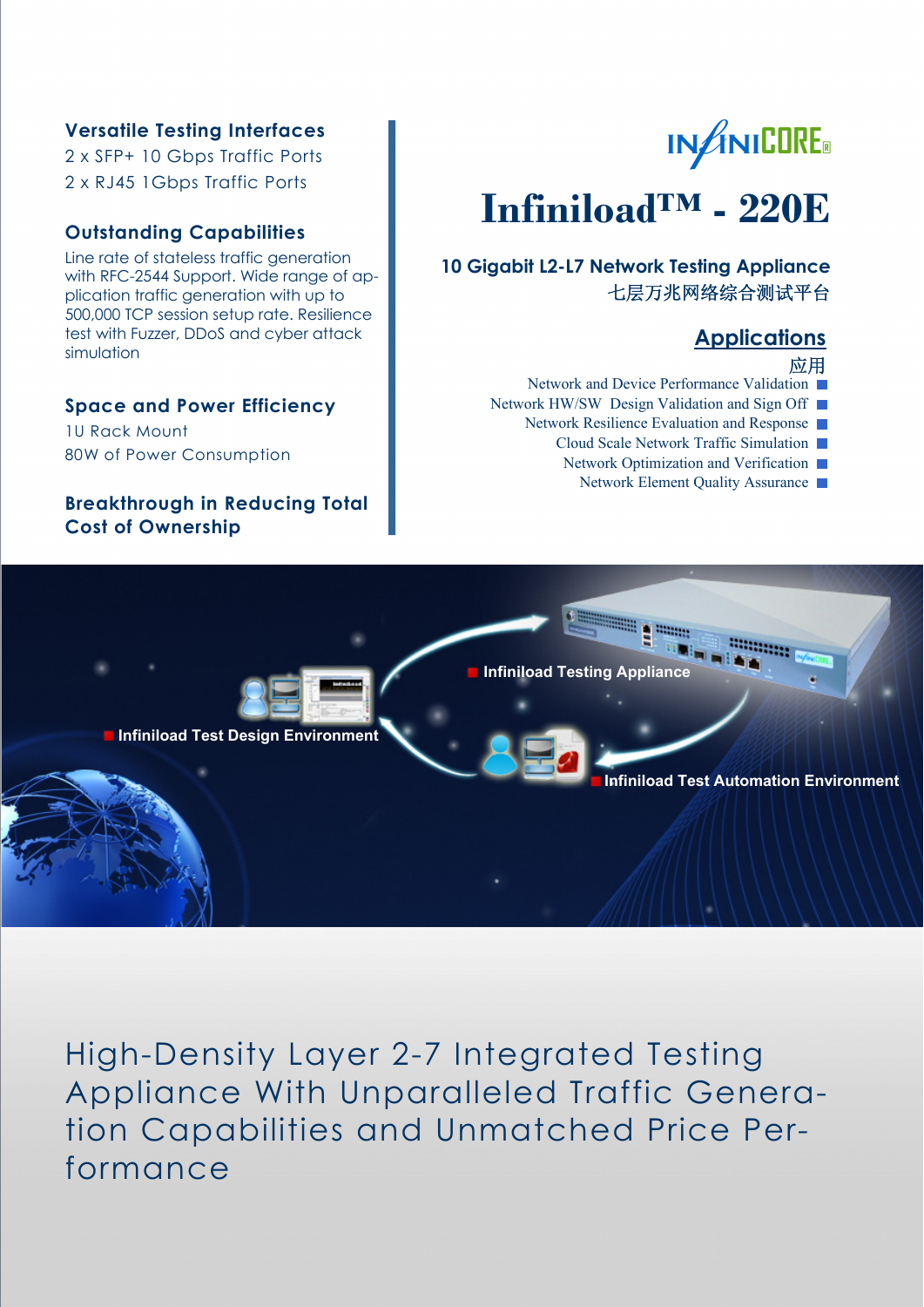## **Infiniload-220E**

**Infiniload™ Series** 



- Wire speed stateless traffic generation
- Wide range of application traffic generation
	- Fuzzer, DDoS and Security Attacks
- Open and Standard based InfiniOS
- Infiniload Test Design Environment running on Windows
- Infiniload Test Automation Environment
- Support of both stateless and stateful traffic generation in base package
	- More testing packages are available as add-on modules
	- Customizable testing scenario
- Lowest TCO
	- Green

#### **Contact us**

Infinicore Inc. http://www.infinicoreinc.com

Sales: sales@infinicoreinc.com Support: support@infinicoreinc.com

Doc Version: 1.2.0

#### **10 Gigabit All-In-One L2-L7 Network Testing Appliance**

Infiniload™ I-220E is a purposefully designed 10 gigabit L2- L7 network testing appliance built in a compact 1U form factor with unprecedented price performance to help you meet the challenges of testing today's converged IP networks and equipments, Enabled by the powerful hardware, I-220E is capable of generating line rate stateless traffic as well as complex application traffic with up to 500,000/sec TCP session setup rate. Additionally Fuzz, DDoS and attack simulation provide a new dimension to measure the resiliency of networks and devices under test.

#### **Streamlined, Outstanding Software Package**

Infiniload™ series is powered by InfiniOS together with complete GUI based Test Design Environment and script based Test Automation Environment. The streamlined GUI together with built-in scripting capabilities provide a complete and intelligent support for test case design, execution, real time monitoring and report.

#### **Powerful Base Package**

Infiniload™ series ships with a powerful base package to enable full range L2 to L7 network testing. New test module can be ordered and deployed without reinvesting in hardware. Design service can also be ordered to customize test modules according to specific requirements.

#### **Breakthrough in Reducing TCO with Highest Performance per Watt**

By innovating in both hardware and software, InfiniLoad™ series delivers breakthrough price per watt and price performance. This combination significantly reduces TCO to help you meet your budget Plan.

|                                                                                                                                                                                                                                                   | <b>AND COUNTRY</b>                                                                                                                                                                                                                                                                                                                                              | of the top of the state.                                                                                                                                                                                                                 |
|---------------------------------------------------------------------------------------------------------------------------------------------------------------------------------------------------------------------------------------------------|-----------------------------------------------------------------------------------------------------------------------------------------------------------------------------------------------------------------------------------------------------------------------------------------------------------------------------------------------------------------|------------------------------------------------------------------------------------------------------------------------------------------------------------------------------------------------------------------------------------------|
| ALC: YES AND UNK                                                                                                                                                                                                                                  | WINDS - # Monachi Reserved Street                                                                                                                                                                                                                                                                                                                               | The state of the state state was the                                                                                                                                                                                                     |
| A 10 Mayo 2012 21 ESSEX<br>SERVICE AND RESIDENCE OF A 49-YEAR-OLD FEMALE<br>1.12<br><b>CONTRACTOR</b><br><b>Belgium</b><br>$-0.6$                                                                                                                 | Infinitiond<br>12 LT Traffic Generator<br>program rates  provide cash  I have she wants<br><b>Edelard EQEN equipment and</b>                                                                                                                                                                                                                                    | <b>Corporate</b><br><b>Bank Brown</b>                                                                                                                                                                                                    |
| <b>Wind</b><br><b>COMM</b><br><b>IT 1. Local</b><br><b>CREE</b><br>S. See<br><b>DOM NO</b><br><b>SOFT</b><br><b>TTAI VA</b><br>Page Park<br><b>STATE</b><br><b>Jo Reyn Force</b><br><b>Callenge</b><br>L. All Rose<br><b>JERS</b><br>1.0.00 units | <b>COLOR</b><br><b>DOM:</b><br><b>Filled</b><br>drams.<br><b>Laboratory</b><br><b>House</b><br><b>COLOR</b><br><b>CONTRACTOR</b><br><b>STAR</b><br><b>Service State</b><br><b>MARINEZ AND COMPANY AND A HOLLY</b><br>$\sim$<br><b>Branch Alberta</b><br>Instrument - Advisories & America                                                                       | <b>Scott Street</b><br><b>Brown Break</b><br>Internet Texas First Thompson<br>Informity from and informations<br><b>Box 20, LLA SECOND</b><br><b>BELLEVILLE AND REAL PROPERTY</b><br>commercial continues of the<br><b>Service State</b> |
| <b>TOM</b><br><b>E. LARVAY</b><br>1.0 percent<br><b>JERT</b><br><b>IT IS JOYUS</b><br>15,920<br><b>COLL</b><br>COMPANY.<br>L. L. Million<br>1 Mill Miller<br>$-1$<br><b>E. M. Birface</b><br>1.00 ha rate                                         | ___<br><b>Address</b><br><b>Business</b><br>ARC'S Market<br>Angel Corp.<br><b>CONTRACTOR</b><br><b><i><u>Stationary</u></i></b><br><b>Constitution</b><br><b>Contract Contract</b><br>---<br>- -<br>position for the second<br><b>SERVE 18 IN SILA</b><br>$17 - 14 - 16 = 1944$<br><b>Between Arts</b><br><b>Senior and State</b><br><b>CALL &amp; STORY OF</b> | ---<br>and futuring<br><b>MAG</b><br><b>COMMERCIAL</b><br>---<br><b>Suite Avenue</b><br><b>Security</b><br><b>CARD OF</b><br><b>COMPANY</b><br><b>Saltaban</b><br><b>Service</b><br><b>LEMELTO</b><br>sensitive and                      |
| by They Johns Michael Life has Machen<br>In or he ring<br>to at prices.<br>10 per per e<br>P 1984<br><b>Partner</b><br><b><i>Printed States</i></b>                                                                                               |                                                                                                                                                                                                                                                                                                                                                                 | LONG AND HER RESIDENCE IN ALL ANGELES, AND IN, 1970.                                                                                                                                                                                     |
| - Seeger                                                                                                                                                                                                                                          |                                                                                                                                                                                                                                                                                                                                                                 | Girl Appelie<br>WANTED THAT IS THE THE                                                                                                                                                                                                   |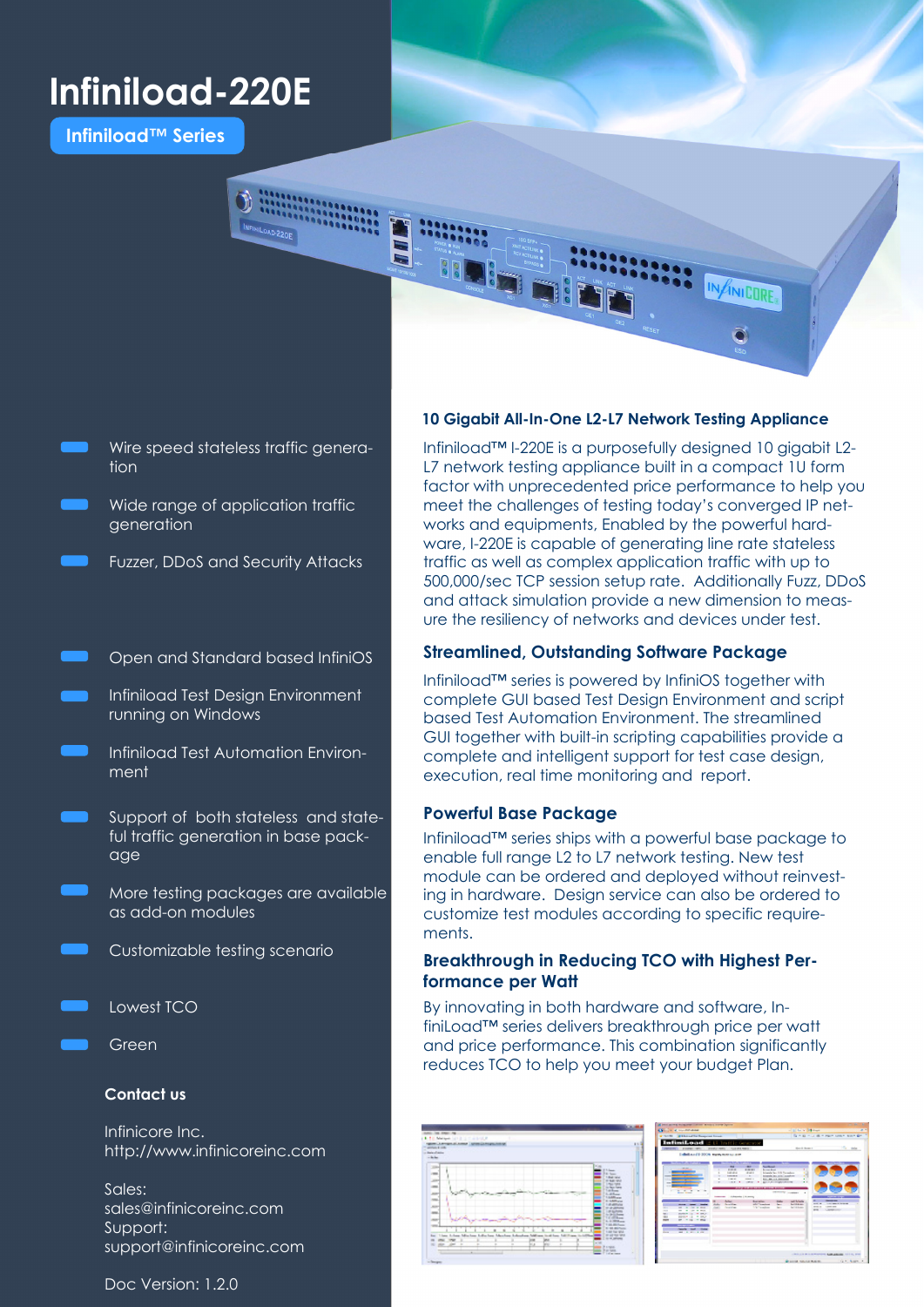## **Highlights of Base Package**

## **Stateless Traffic Generation**

| Maximum Rate                               | 14.88 MPPS Per 10 Gigabit Interface<br>1.488 MPPS Per 1 Gigabit Interface                                                                             |                                                                                                                                                                                                                                                                                                                                                                                                              |  |  |
|--------------------------------------------|-------------------------------------------------------------------------------------------------------------------------------------------------------|--------------------------------------------------------------------------------------------------------------------------------------------------------------------------------------------------------------------------------------------------------------------------------------------------------------------------------------------------------------------------------------------------------------|--|--|
| <b>Packet Size</b>                         | $64 - 9216$ Bytes                                                                                                                                     |                                                                                                                                                                                                                                                                                                                                                                                                              |  |  |
| <b>Supported Format</b>                    | IEEE802.1q<br><b>RFC826</b><br><b>RFC791</b><br><b>RFC792</b><br><b>RFC768</b><br><b>RFC793</b><br><b>RFC2460</b><br><b>RFC3376</b><br><b>RFC2544</b> | - Virtual LAN<br>IEEE802.1QinQ - QinQ Virtual LAN<br>- Address Resolution Protocol<br>- Internet Protocol Version 4 (IPv4)<br>- Internet Control Message Protocol Version 4<br>- User Datagram Protocol (UDP)<br>- Transmission Control Protocol (TCP)<br>- Internet Protocol Version 6 (IPv6)<br>- Internet Group Management Protocol (IGMP)<br>- Benchmarking Methodology for Network Interconnect Devices |  |  |
| <b>Stateful Traffic Generation</b>         |                                                                                                                                                       |                                                                                                                                                                                                                                                                                                                                                                                                              |  |  |
| <b>TCP Based AppSim</b>                    | <b>Flexible TCPBlaster Client and Server Modules</b><br>10 Gbps Throughput<br>Up to 500,000/sec Session Setup Rate<br><b>4M Concurrent Sessions</b>   |                                                                                                                                                                                                                                                                                                                                                                                                              |  |  |
| <b>HTTP</b>                                | <b>4M Concurrent Sessions</b><br>Support of HTTP 1.0 & 1.1                                                                                            | <b>HTTPBlaster Client and Server Modules</b><br>Up to 350,000/sec Session Setup Rate                                                                                                                                                                                                                                                                                                                         |  |  |
| <b>More Testing Modules</b>                | More testing modules are available on line                                                                                                            |                                                                                                                                                                                                                                                                                                                                                                                                              |  |  |
| <b>Cyber Attack and Resiliency Testing</b> |                                                                                                                                                       |                                                                                                                                                                                                                                                                                                                                                                                                              |  |  |
| Fuzzer                                     |                                                                                                                                                       | Ethernet, IPv4, IPv6, UDP, TCP Fuzzer modules                                                                                                                                                                                                                                                                                                                                                                |  |  |
| <b>DDoS Simulation</b>                     | App store                                                                                                                                             | DDoS simulation modules are available online in                                                                                                                                                                                                                                                                                                                                                              |  |  |

Security Attacks Nide range of security strikes are available online in App store

> All specifications and figures are subject to change without prior notice. Actual products may look different from the photos. All trademarks and logos are the properties of Infinicore Inc. All rights reserved.